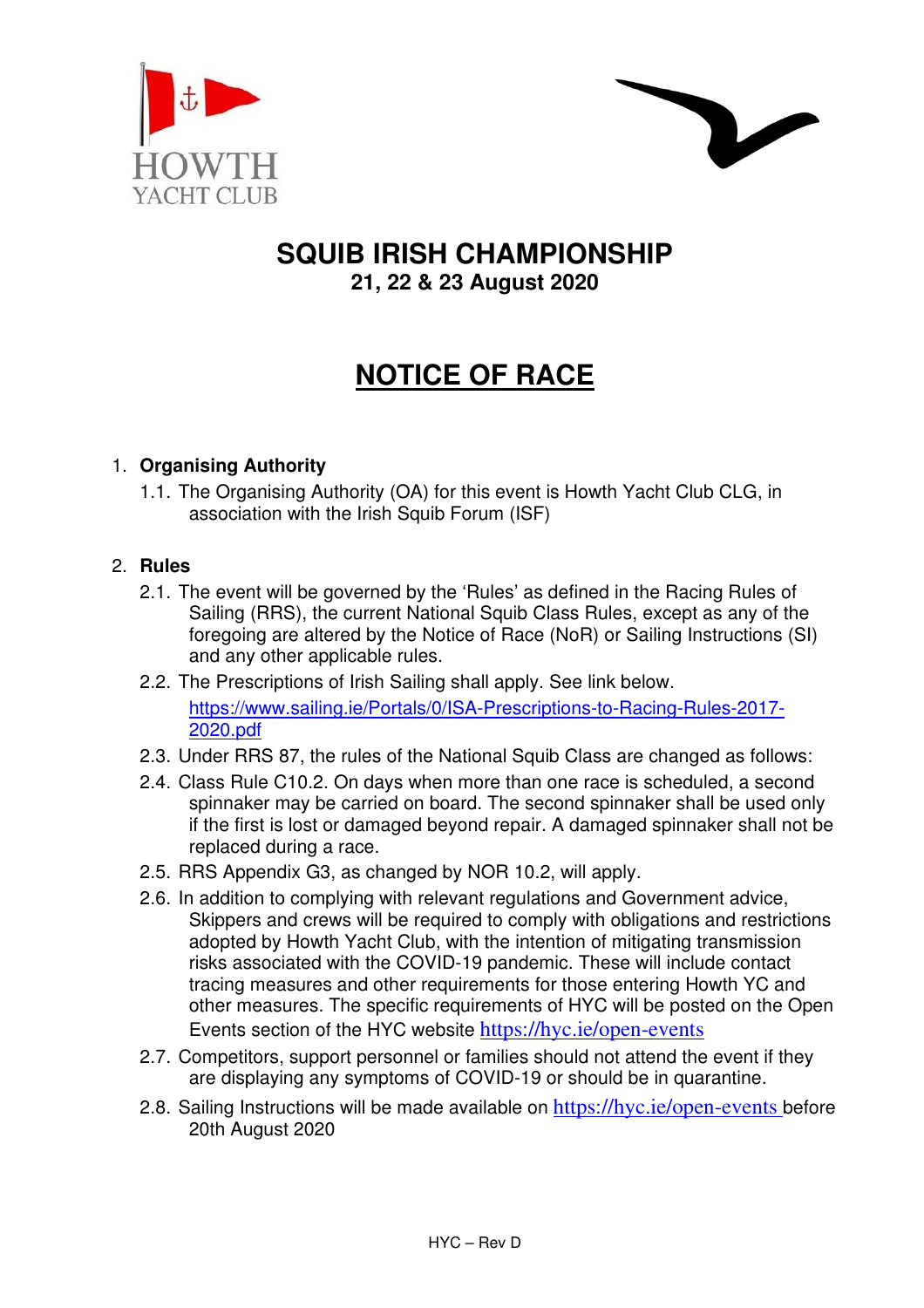



# 3. **Advertising**

3.1. Competitors may be required to display event sponsor's advertising material as prescribed under World Sailing Regulation 20.4.1.

#### 4. **Eligibility and Entry**

- 4.1. The regatta is open to all boats of the National Squib Class.
- 4.2. The owner and competing helmsman of the boat shall be current members of the Irish Squib Forum and NSOA.
- 4.3. There are no restrictions on the number of entries.
- 4.4. Competitors may enter online at https://hyc.ie/open-events
- 4.5. Entry Fees

| Before 1st August 2020      | $\epsilon$ 90.00 |
|-----------------------------|------------------|
| On or after 1st August 2020 | €100.00          |

#### 5. **Schedule**

- 5.1. Seven races are scheduled. Three races shall be completed to constitute a series.
- 5.2. It is intended to start two races on Friday 21st August, three races on Saturday 22nd August and two races on Sunday 23rd August, however this schedule may change and will be signalled as per the SI.
- 5.3. No race will be started after 1500 Sunday 23rd August, except for postponements, general recalls and abandonment of a race where the first warning signal was made before 1500.

| Date                         | Event                                 | Time                                             |
|------------------------------|---------------------------------------|--------------------------------------------------|
| Fri. 21 <sup>st</sup> August | Launching                             | 0900 - 2030                                      |
|                              | Registration and Equipment Inspection | $1400 - 1700$                                    |
|                              | Competitors' Briefing                 | 1630                                             |
|                              | Race Warning Signal                   | 1830                                             |
|                              | Subsequent races                      | Immediately after preceding race                 |
| Sat. 22 <sup>nd</sup> August | Race Warning Signal                   | 1125                                             |
|                              | Subsequent races                      | Immediately after preceding races                |
| Sun. 23rd August             | Race Warning Signal                   | 1025                                             |
|                              | Subsequent races<br>Craning out       | Immediately after preceding races<br>1400 - 1900 |
|                              |                                       |                                                  |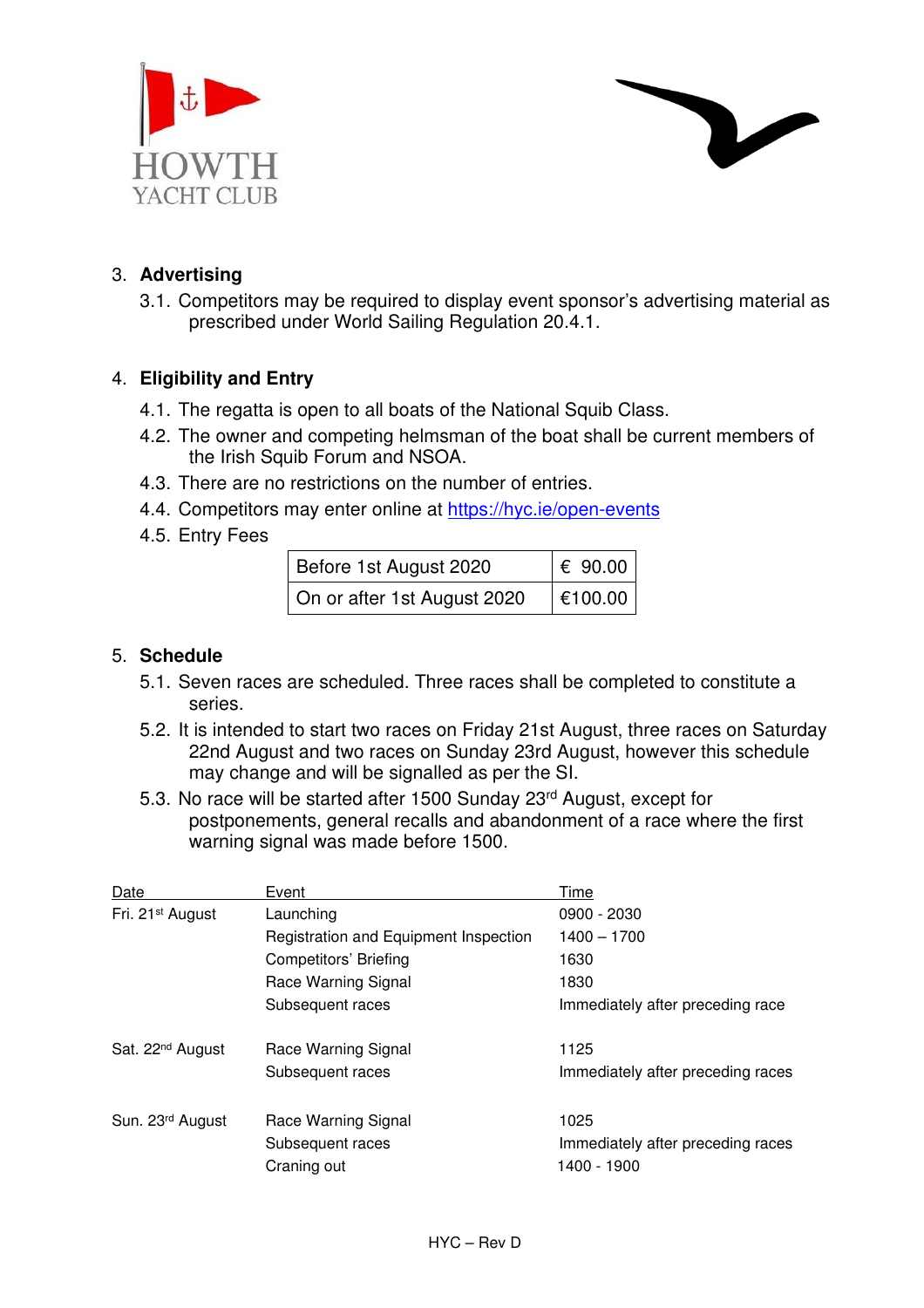



6.1. Entry Disclaimer:

- The participant is entirely responsible for his/her own safety, whether afloat or ashore, and nothing, whether in the Notice of Race or Sailing Instructions or anywhere else reduces this responsibility.
- It is for the participant to decide whether he/she is fit to sail in the conditions in which she will find him/herself. By launching or going to sea, the participant confirms that he/she is fit for those conditions and is competent to sail and compete in them.
- No action of the OA shall reduce the responsibility of the participant nor will it make the OA responsible for any loss, damage, death or personal injury, however it may have occurred, as a result of the participant taking part in the racing. The OA encompasses everyone helping to run the races and the event and includes, but is not limited to, the Race Officer, Race Committee, Mark and Safety Boat Crews, Beach Masters and staff or agents of Howth Yacht Club.
- The provision of Safety Boats shall not relieve the participant of his/her responsibilities.
- The fact that the Race Committee may conduct inspections of a boat does not reduce the responsibilities of the participant set out in this Notice of Race.

#### 6.2. Insurance

Each participating boat shall be insured with valid and adequate third-party liability insurance.

## 7. **Registration**

7.1. Registration will take place on the ground floor of the clubhouse, beside the Marina Office, during the times indicated in NoR 5 "Schedule".

## 8. **Equipment Inspection**

- 8.1. The OA reserves the right to inspect equipment and/or measure boats, sails or equipment and/or weigh boats before or during the event. This includes onthe-water inspections.
- 8.2. Any boat that complies with its certificate as to the number and weight of its correctors but is under-weight when weighed will be required to fit additional correctors to bring it up to weight before racing.

#### 9. **Crew**

9.1. The names of the crew and the single designated helmsman shall be declared at the time of registration.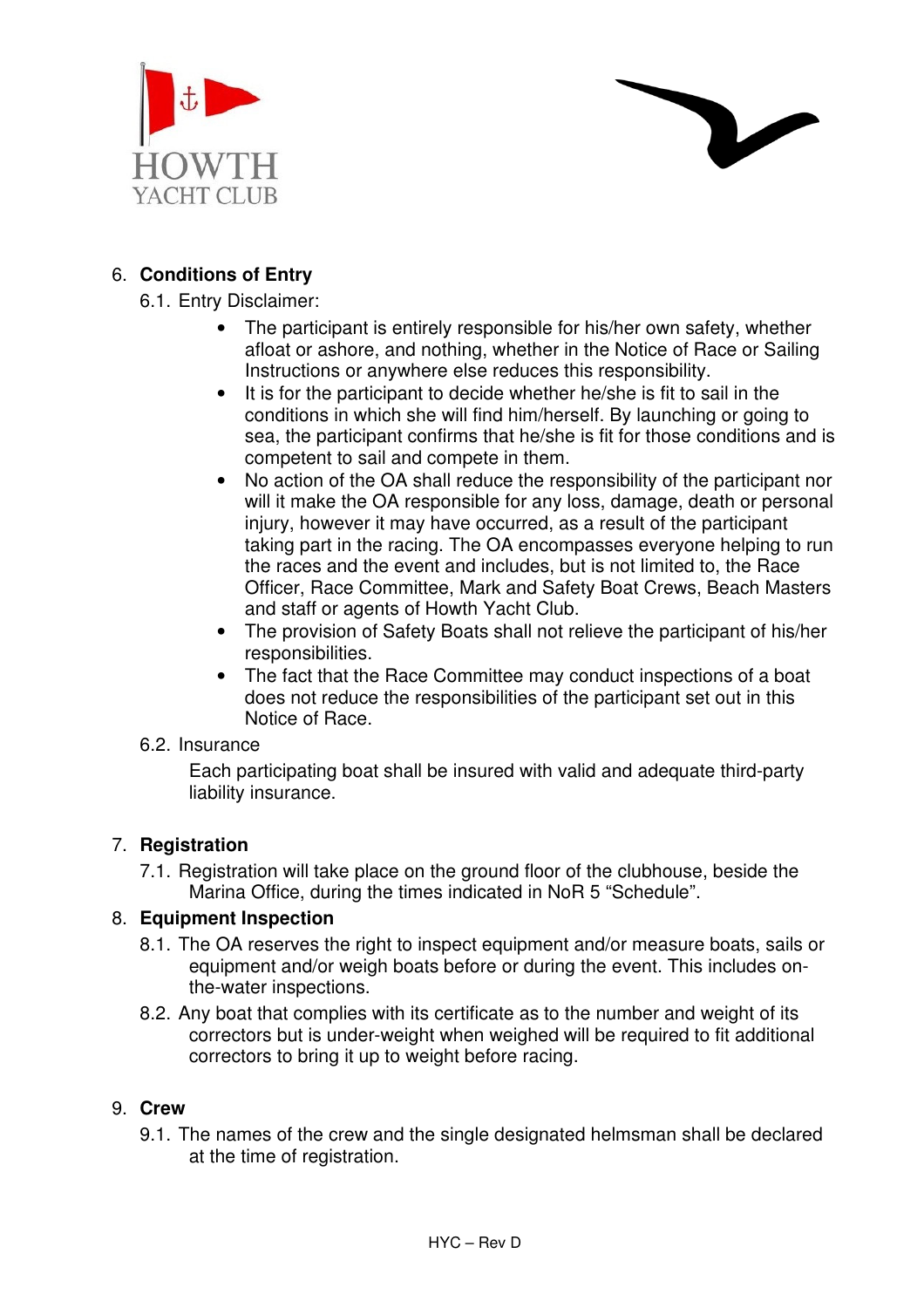



- 9.2. After registration, substitution of declared crews shall not be allowed without prior written approval of the Race Committee.
- 9.3. In an emergency, or on a downwind leg of the course, the designated helmsman may hand over to a crew member who is not a member of NSOA.

#### 10. **Identification**

- 10.1. All boats shall sail under their registered class number. Only sails that have been scrutineered for the event shall be used. Substitution of sails shall not be permitted except in cases of extreme hardship and then only with the written permission of the Race Committee. In no circumstances shall a boat be permitted to use the sail number of another boat already competing
- 10.2. As allowed for in RRS Appendix G3, subject to the written permission of the Race Committee, a boat chartered or loaned for the event may declare at the time of entry or registration a sail number to be displayed on all sails used in the regatta which may be different from the number of the boat as stated on the measurement certificate provided that this declared number shall not be the sail number of any other boat competing in the regatta.

## 11 **Launching**

- 11.1. Launching by crane at Howth Yacht Club will be at the time indicated in NoR5 "Schedule". In order to assist with social distancing, launching slots will be made available. Please contact Howth Yacht Club Marina marina@hyc.ie or +353-1-8392777 to schedule a launching slot. Only approved lifting strops shall be used.
- 11.2. During the launching time indicated in NoR5, maintenance of boats when hanging from the crane is not permitted.
- 11.3. All boats shall be afloat by the warning signal for the first points race of the event.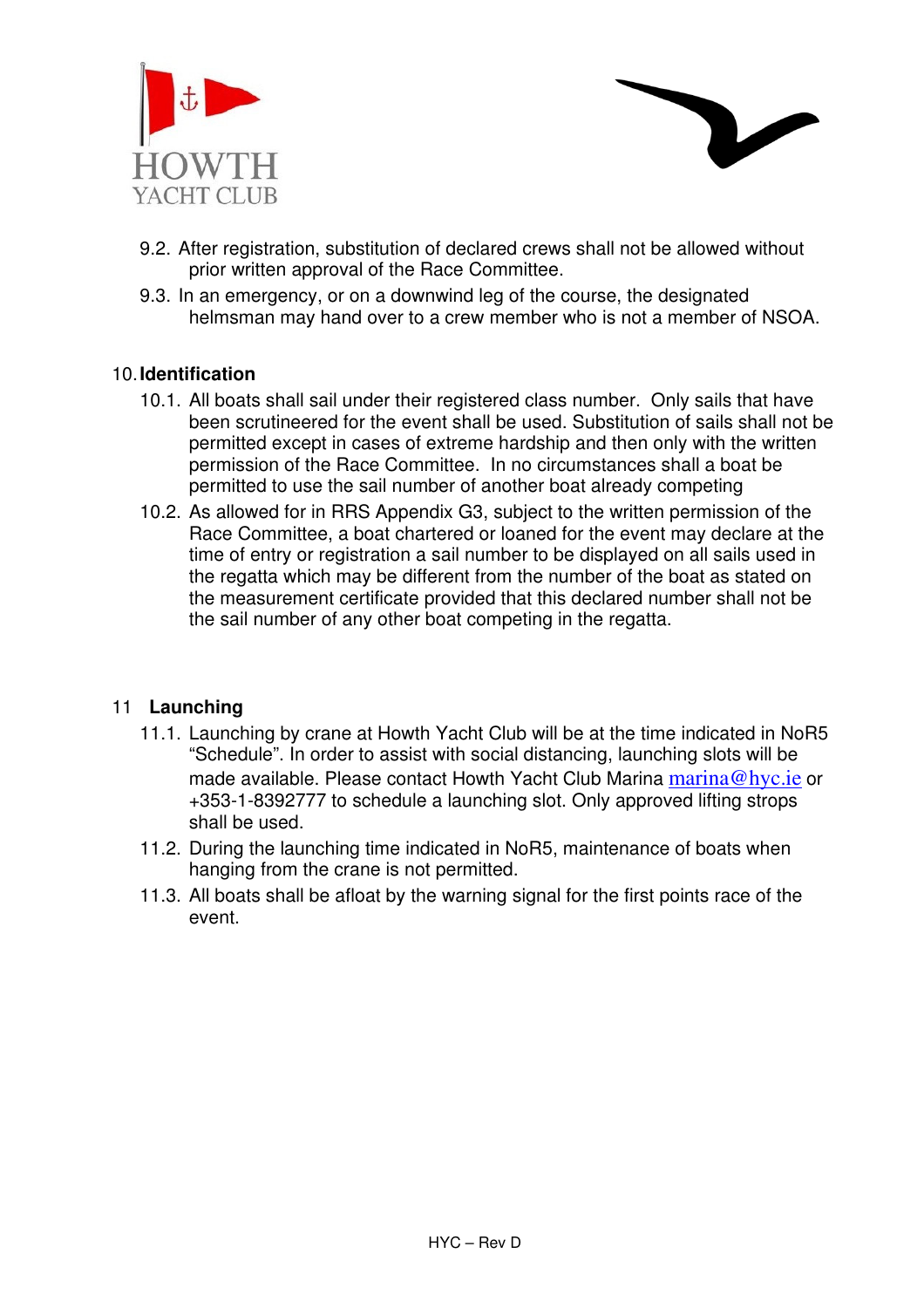



## 12 **Moorings or Berthing**

- 12.1. Berthing will be available, free of charge, on the Howth Yacht Club Marina or swinging moorings for the duration of the event. Details will be provided on arrival. Support boats will be accommodated if space permits, free of charge. Those requiring berths for support boats should contact Howth Yacht Club Marina Please contact Howth Yacht Club Marina marina@hyc.ie or +353-1-8392777 before the regatta, to confirm space is available.
- 12.2. Competitors are requested to bring lines and fenders suitable for stacked marina berthing.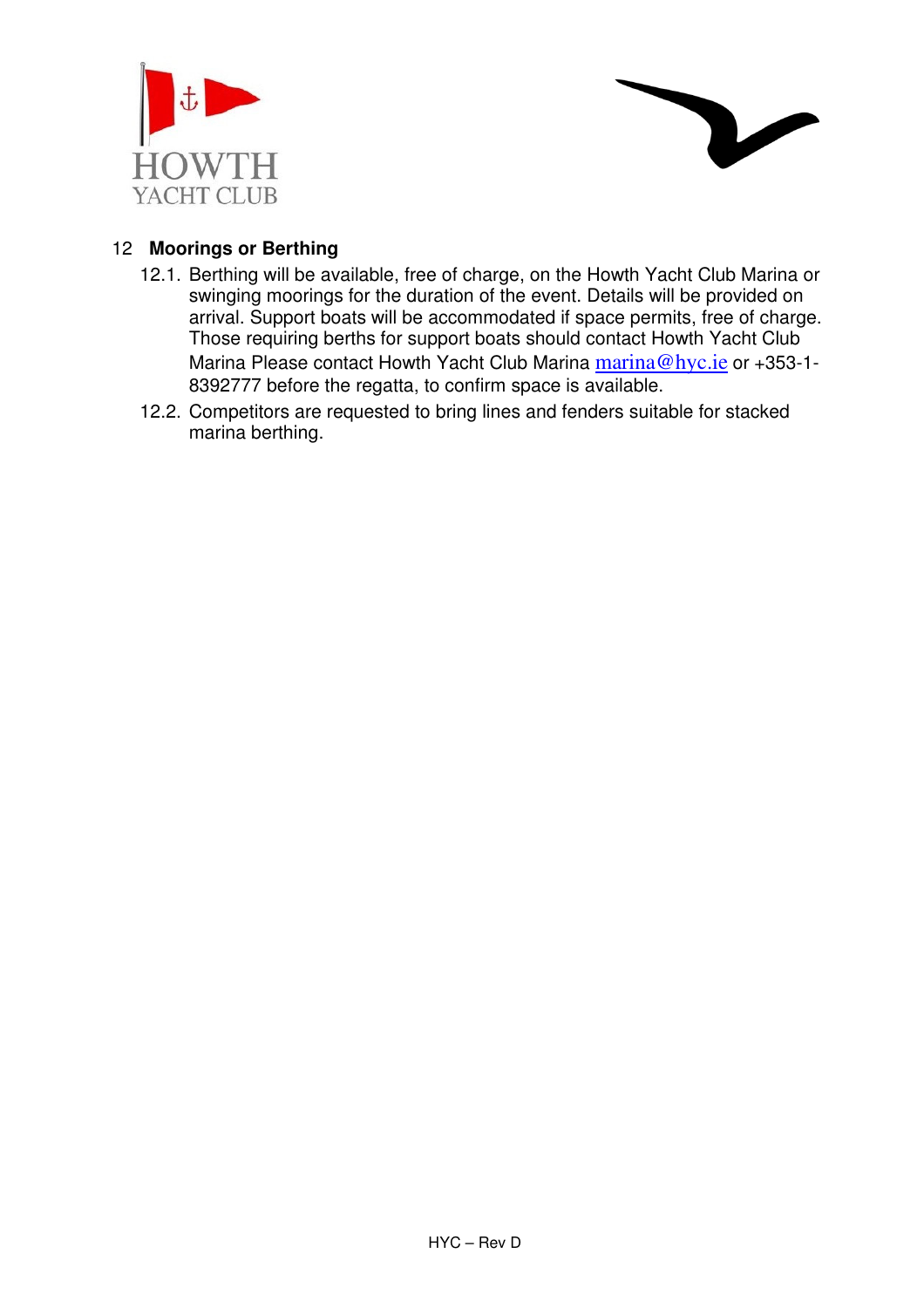



#### 13 **Race Area and Courses**

13.1. The Race Area will be in the waters North of Howth, Co. Dublin, Ireland



13.2. The courses to be sailed will be defined in the SI and will be either a combination of trapezoid and windward leeward legs or a straight windward / leeward course.

## 14 **Scoring**

- 14.1. The Low Points scoring system of RRS Appendix A will apply.
- 14.2. When fewer than four races have been completed, a boat's series score will be the total of her race scores.
- 14.3. When four or more races have been completed, a boat's series score will be the total of her race scores excluding her worst score.